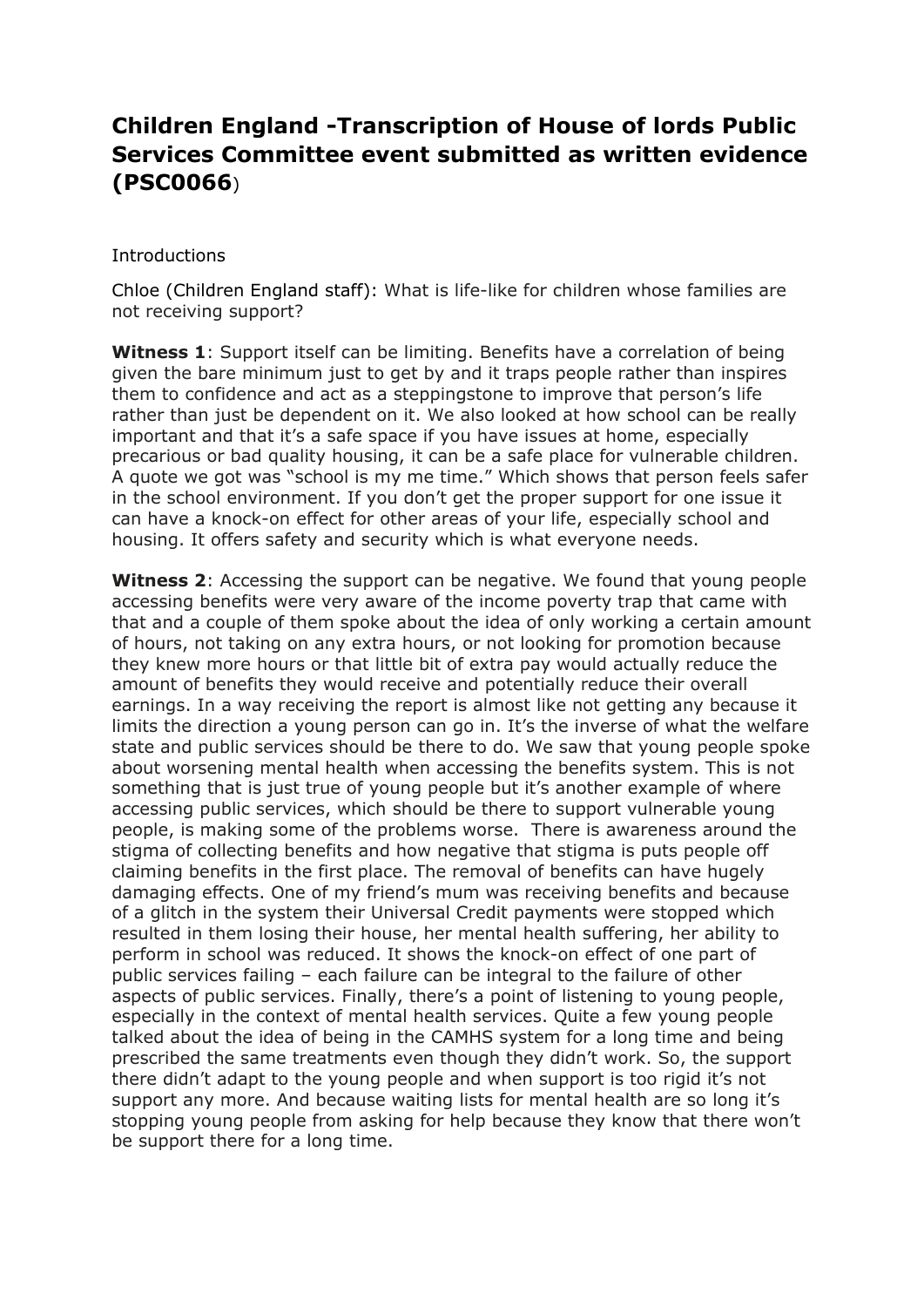**Witness 3**: We found in our research that a lot of the families were plagued with instabilities which had a knock-on effect on all aspect of their lives. Something as simple as an address dictates their ability to receive benefits and register for health care. So, these families often have to reach a crisis point before they enter the public service system. Which then makes it more difficult to act on their issues and they're in a bad place for a long the time. The young people in these situations have to take on a lot and it's tough to balance other areas of their life. Such as in schools, some students have to take on part time work to afford travel and resources. If these issues aren't addressed, they're missing out on an integral part of reaching their aspirations and creates a vicious cycle of becoming a product of their environment as they aren't given support they need at the correct time. If children can't afford internet at home then they're being left behind, especially during the pandemic. For example, a local secondary school in my area printed out work packs for children, but they had a different experience to children who get to speak to their teachers face-to-face.

**Witness 2** It matters that public services get it right every time. And its not just the child accessing all the services available to them but the people around them need to access the services available to them too.

Q2: How difficult is it for children to access the support they need?

**Witness 1**: We saw young people appreciate their communities and local support, like youth centres. But it felt more like a service, somewhere where you're not involved. Young people were appreciating but like you went there for a reason rather than to enjoy yourself. You go there because you want to be alone or your parents need you to go, not because you go there with your friends. Furthermore, was the time limit for support, especially to the mental health aspect. My friend was getting support and they gave her a two-year limit. It helped but after that they couldn't give her support again because the two years had passed. Furthermore, young people help older people access their benefits. It can be complicated for older people to access benefits, so the young people have to learn how to get it and qualify.

**Witness 2**: Young people enjoy getting support in their local communities. We found that young people with disabilities, due to physical mobility issues, we found that they were excluded from youth groups in their local communities because they can't get into the building or there isn't the staff for them to deal with any additional needs, so they don't have that independence that other young people have. People also felt they weren't being looked at as an individual, for example LGBTQ+ people had struggled to access social housing because people they were asked to share with weren't supportive of their sexual identity, but they weren't able to move, and so they weren't in safe housing. Housing is especially ad at responding to individual needs. People trying to access social housing often have negative or damaging relationships with family so just having a relative in the same city doesn't mean they have somewhere to stay that is safe or nurturing. You're opening young vulnerable people to bad experiences. A lot of negative press about accessing services is creating barriers to accessing it because it creates negative ideas about those who claim it. Turning 18 is a big issue, and why I'm excited about the Young Minds campaign that mental health supports goes all the way to 25, because people that need mental health support reach 17 and a half or 18 and they just fall off a cliff.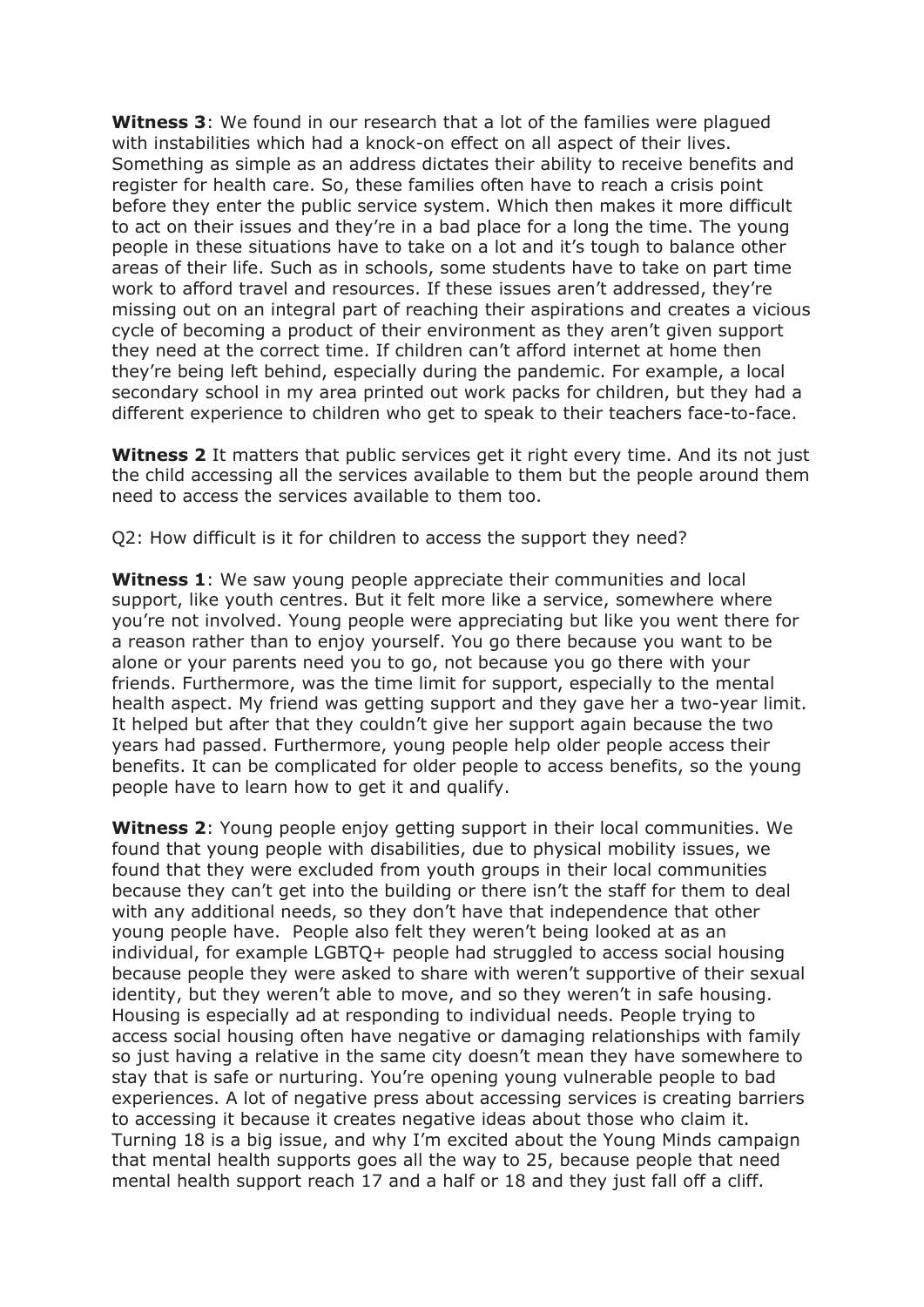Young people's issues don't just stop when they've had a birthday, in fact many of the issues, leaving home, leaving school, starting uni or starting a job and exacerbate many of the issues which might be why they were seeking help in the first place. Instead of having more, they get less as all services retract their support at the same time, leaving vulnerable people in even more vulnerable positions. Young people feel they're stuck in a system rather than a support network. It's hard for an adult to advocate for themselves so especially difficult for a young person. If you take health care for example, if you're not listening to a child about their condition that can have really massive implications for the healthcare they receive. This is especially important for the diagnosis of women and young girls. Another thing I wanted to talk about was safeguarding and confidentiality. Safeguarding exists for a really important reason, but the safeguarding apparatus, and problems about where you break confidentiality, has become a barrier because young people are afraid of seeking support if they know the thin they need support around is going to bring up a safeguarding issue, because then it has to be escalated and the way they live at that moment has to change, and for some the way the system tackles the issue can exacerbate it. Which means often people that don't need safeguarding are able to access mainstreams support through schools because they're confident that it's not going to result in lots of adults coming in and changing precarious situations or coming in heavy handed. For example, something I do with my friends if they're thinking of not accessing support at all, is sit down with them and work out of they can have a conversation with a professional without triggering a safeguarding response. Because the experience of having your case escalated can be really negative. I once sat in on a case, I was there as peer support, and it got escalated to a safeguarding lead which was a member of the Senior Leadership Team at the school, which is scary to talk about personal issues to lots of adults, maybe 5 in the school that you know, and then you have to advocate for yourself. It felt like the child was in trouble, but it should be supportive and not what you want to portray. Because they'd initiated the safeguarding process it felt like the child was not in control and that fear of being out of control is a huge barrier.

**Witness 3**: Young people felt that support wasn't available to access where young people actually are. So, if they wanted to access help they would have to go through avenues where parents would have to be involved which could discourage them to share, especially mental health and stigma. If teachers weren't trained, they felt they would be turned away or deemed less serious. When they speak to someone the found that not being able to speak about multiple issues at the same time can discourage them. Care leavers, and those in the care system, not having parental support or knowledge can put them at a disadvantage to other people. Even when children are in the system, for example one child was in hospital for a suicide attempt, even then at that crisis point it still took them five months to receive counselling. They had to repeat themselves multiple times and they didn't feel like professionals were trusting of their experience or how they felt, and they felt like a burden.

Q3: Can you give examples of how intervention from services or agencies was able to improve a child or young person's situation?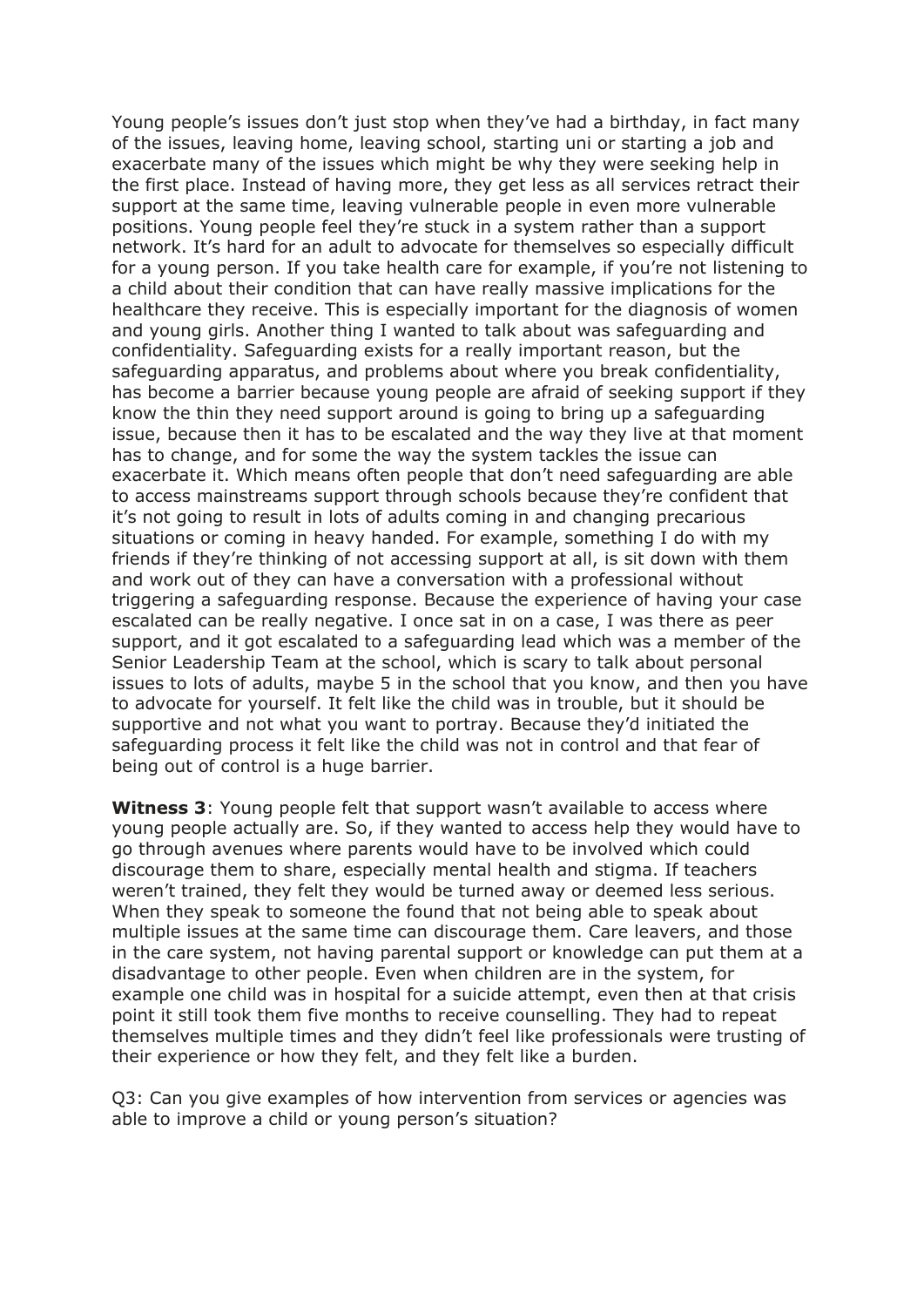Chloe: So, the research did bring up information on this but also the young leaders have some ideas themselves and have some proposals of what good services and community support should look like.

**Witness 1**: Before even the intervention of a service, it's just knowing a service is available and having that comfort that you know its there to help you, that awareness brings a positive aspect. Also, children are easily influenced and affected by these things and they don't have much power in influencing and affecting things. It's good that young people have agency, and a voice, and that decisions are made with them rather than about them. When you go to a service, children are often left in the dark and the adults make the decisions but when the children and young people are included it has a positive affect on them. And how young people are supported in housing. One quote that we have is where "a support worker made me fell really welcome and I always have confidence in what's decided and the staff". How I interpret that quote is that sense of normality, it wasn't reaching out to a service because you need help, but that continuation of normality really helps. And, young people wanting to feel support is an equal relationship with the worker and the professional aspect of it is important.

**Witness 2**: It can be brilliant when young people are actually able to develop a relationship with the professional that's helping them. For example one of my favourite quotes is "a teacher came up to me ad wrote me a card and it said you're the reason that I stayed in teaching", this is something memorable and special and shows you that the relationship was important to the teacher personally and professionally, which shows when you go beyond the absolute minimum as a teacher, a dentist or a doctor for example, you can actually have a really positive effect for everyone in the service. When you stop reducing it to the bare minimum and think if it as a relationship or a community that is interacting over a specific need, it can blossom where both the child and the adult can benefit from it. Linking back to this idea of support being normal and not waiting for a crisis, its really important that support feels like part of life and the fact that everyone needs support, a child in care or an adult that's been fit all their life, and its not an exception. This is important when we look at the culture around benefits and when you compare that to the culture we've created around people that use the NHS and how different that is. We've talked about this idea about developing relationships and the opposite of that is when services are overly specialised. So nursing is really focused on specialisms – so one nurse will take your temperature, another nurse will take your blood pressure, another something else – if you've just got people coming and going and no one looking at you as an individual, this can add to the distress. With, for example my grandpa, because there wasn't a specific nurse to turn him to stop him getting bedsores they developed, and it had knock on effects on his health and made other people's job worse. One of the positive examples of services we found was when doctors set up surgeries in youth centres, which meant the services were available where the young people were. The services entered the young people's life rather than them having to go into an alien environment. One of the things were looking at are community health care workers who are reaching what you might call 'hard to reach groups' but they're not hard to reach it's just the people that are reaching them. It's important to thin about public services as giving people the tools they need to live, it's not about the people meeting the criteria of service, its about the service helping the person to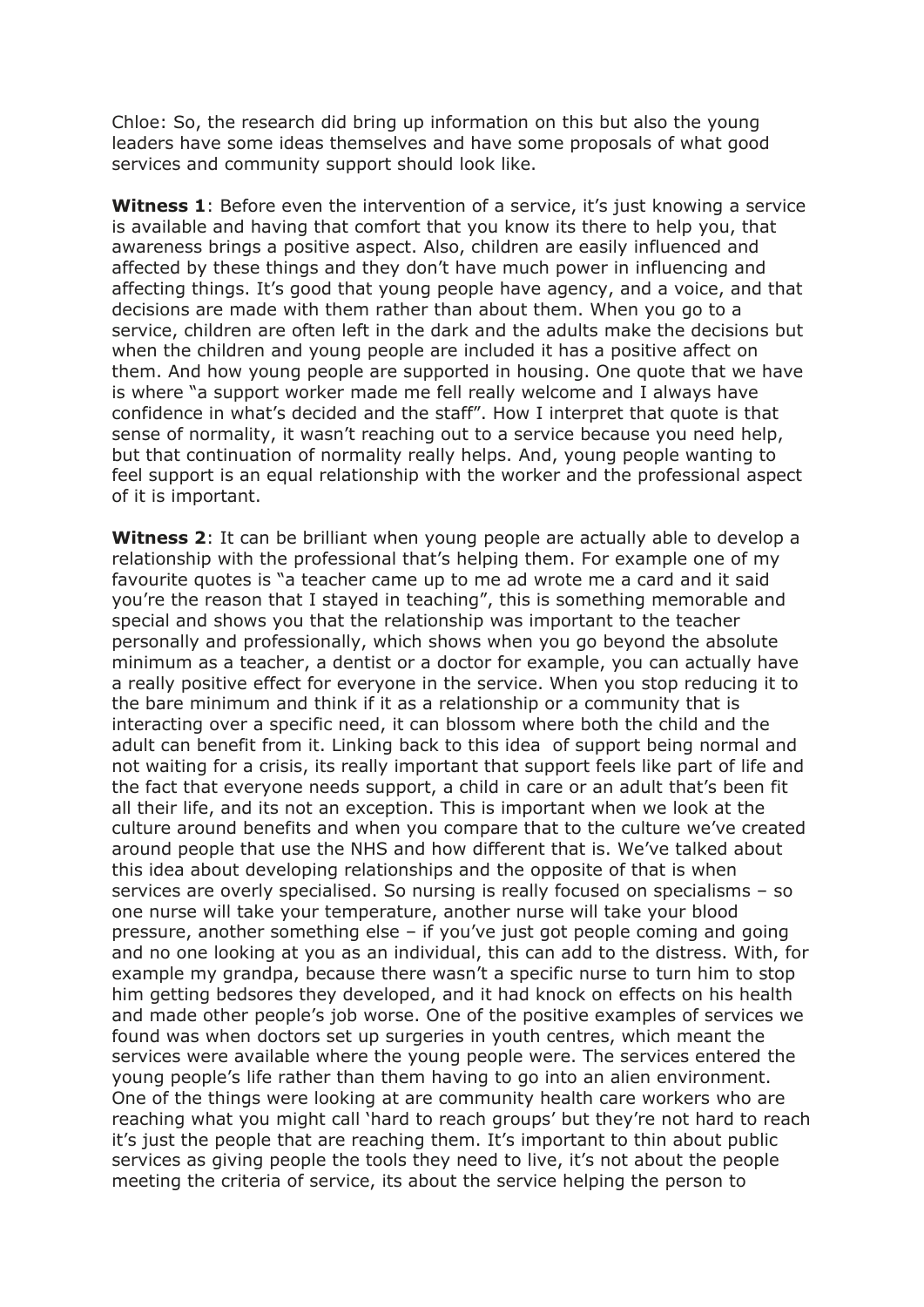blossom. So, if we think about education its not about getting the right grades to stay in education, if we think about what comprehensive means it means its for everyone, its things outside the curriculum like school trips. Businesses have team building days and we know adults need these days, but we're cutting them out of children's lives, like a young person from a city school going hiking, we're worried they'll miss an extra bit of the curriculum that might be their first experience of the countryside and could be a memory that they take on with them for the rest of their lives. So, you need to think of services going beyond their original specialisation to allow young people to live the best lives they can.

**Witness 3**: I just wanted to add two more points and we saw that when services were operating at their best they allowed communication between all parts of that society, so allowing young people to bring their ideas and voice their frustrations, and what they think will be improvements, actually does help to solve a lot more problems than just getting professionals together, ad them discussing the issue and coming up with their own conclusions, so having that communication between the generations actually can have a big impact on making services better. The other point is that services such as youth centres are very empowering for young people and where they can learn things they otherwise might have not. One young person said they had a law session in their youth centre, and they taught them about LGBTQ+ rights which they wouldn't have known otherwise and that helped them advocate for themselves. Having these spaces were young people can develop socially and personally is really important.

Chloe: The young leaders have three overarching points they'd like to make, partly to reflect on what they've told you and partly on the inquiry itself and the terms and the scope of it.

**Witness 1**: Although children can be vulnerable because of their age, and all children are different and many are made vulnerable by the way services consist as well, they have less control over themselves and their lives and anyone in a vulnerable time they should be in control and have power over themselves. As well as the adults because of course they're young and they're children and adults should support them, in that vulnerable time support needs to be available to everyone the way they need it, the way the child needs it, not just the adult in control. The child needs some control to help build trust and give them dignity and respect.

**Witness 3**: These are the values that we think should be in all services and we came up with equality, universality, dignity, and a holistic approach to each individual. Once you take a holistic approach to an individual it helps all aspects of the welfare state because one issue can create a knock-on effect for everything else. So once that issue is addressed you might find that you might not need to have all these specialities to address all these issues. It's also a better service for the young person in general as long as they get to build that relationship between the service provider. And with equality, one thing about the welfare system that applies to all the young people we spoke about, is that there weren't any barriers to getting the support needed and that was a live saving situation in all aspects, and tats part of the welfare state that we have to make sure we keep at the core.